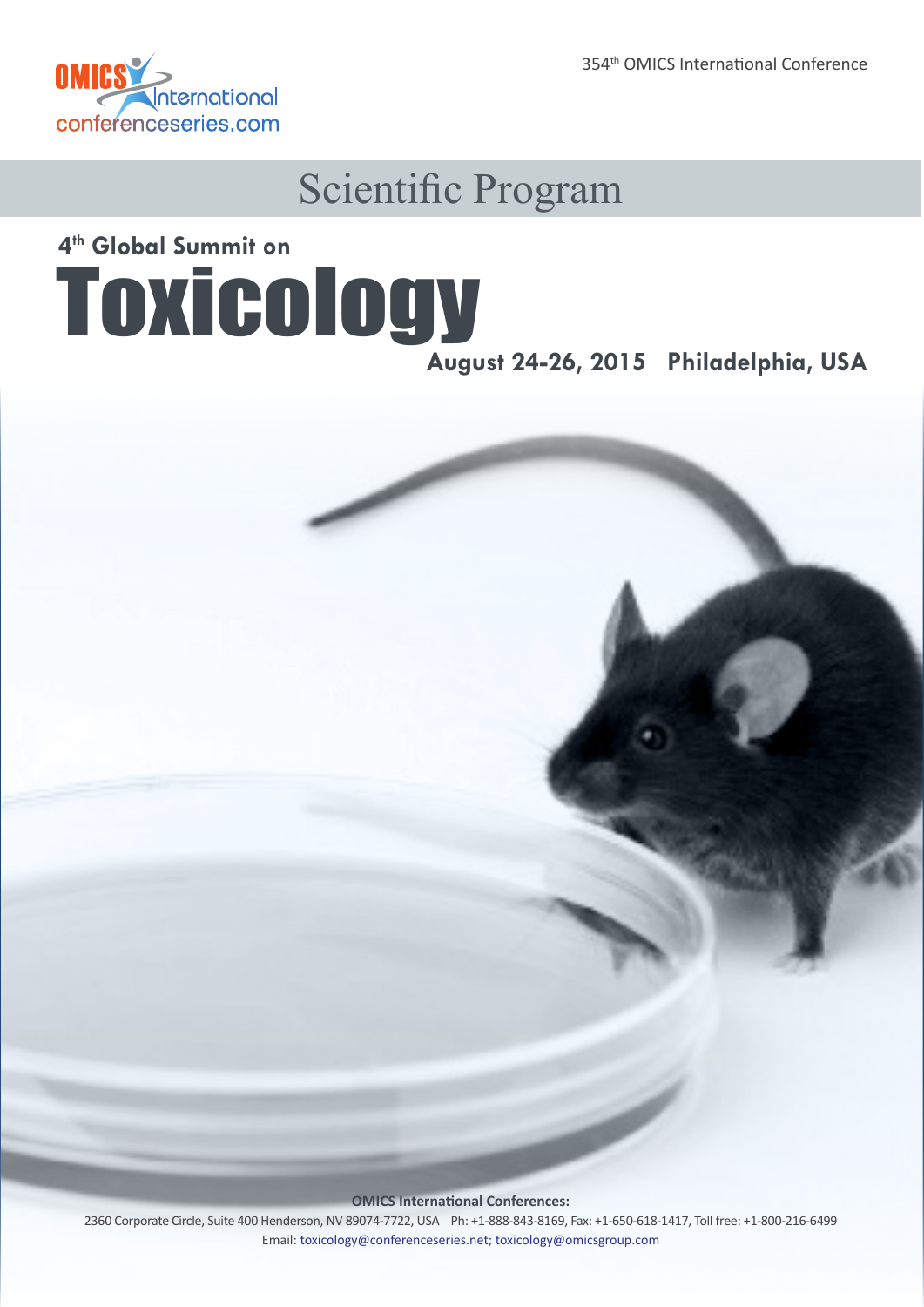# Scientific Program

**Day 1 August 24, 2015 08:00-08:30 Registrations Independence-B** Opening Ceremony **08:30-08:55** <u>nternational</u> conferenceseries.com **Keynote Forum 08:55-09:00 Introduction 09:00-09:30 [Diana Anderson](http://toxicology.global-summit.com/speaker/2015/diana-anderson-university-of-bradford-uk-144965512)** University of Bradford, UK **09:30-10:00 [P Sampath Kumar](http://toxicology.global-summit.com/speaker/2015/p-sampath-kumar-sri-ramachandra-medical-college-research-institute-india)** Sri Ramachandra Medical College & Research Institute, India **Workshop on Genotoxicity Organized By Marcelo L Larramendy [Genotoxicity: Basic aspects and most commonly worldwide employed and validated](http://toxicology.global-summit.com/abstract/2015/genotoxicity-basic-aspects-and-most-commonly-worldwide-employed-and-validated-in-vitro-assays)** *in vitro* **10:00-10:20 assays Leon F Stankowski,** [Genetic Toxicology Association, USA](http://toxicology.global-summit.com/speaker/2015/leon-f-stankowski-consultant-genetic-toxicology-usa) **[Genotoxicity: Basic aspects and most commonly worldwide employed and validated](http://toxicology.global-summit.com/abstract/2015/basic-aspects-and-most-commonly-worldwide-employed-and-validated-in-vivo-assays)** *in vivo* **10:20-10:40 assays [Rohan Kulkarni,](http://toxicology.global-summit.com/speaker/2015/rohan-kulkarni-bioreliance-usa)** BioReliance, USA **Networking & Refreshments Break 10:40-11:00 @ Foyer 11:00-11:20 [Genotoxicity in non-traditional animal models](http://toxicology.global-summit.com/abstract/2015/genotoxicity-in-non-traditional-animal-models) Marcelo L Larramendy,** [National University of La Plata, Argentina](http://toxicology.global-summit.com/speaker/2015/marcelo-l-larramendy-national-university-of-la-plata-argentina) **11:20-11:40 [Genetic toxicity screening assays](http://toxicology.global-summit.com/abstract/2015/genetic-toxicity-screening-assays) Kamala Pant,** [BioReliance, USA](http://toxicology.global-summit.com/speaker/2015/kamala-pant-bioreliance-usa) **[Genotoxicity and Industry: Utilizing genetic toxicity assays to support pharmaceutical](http://toxicology.global-summit.com/abstract/2015/genotoxicity-and-industry-utilizing-genetic-toxicity-assays-to-support-pharmaceutical-development)  11:40-12:00 development Daniel J Roberts,** [Bristol-Myers Squibb, USA](http://toxicology.global-summit.com/speaker/2015/daniel-j-roberts-research-scientist-bristol-myers-squibb) **Panel Discussion Track 1: Organ System Toxicity Session Chair: P Sampath Kumar,** Sri Ramachandra Medical College & Research Institute, India **Session Co-Chair: Michael B Morgan,** Berry College, USA  **Session Introduction 12:00-12:20 [The link between oral contraceptive use and prevalence in autism spectrum disorder](http://toxicology.global-summit.com/abstract/2015/the-link-between-oral-contraceptive-use-and-prevalence-in-autism-spectrum-disorder) Kim Strifert,** [University of Alabama at Birmingham, USA](http://toxicology.global-summit.com/speaker/2015/kim-strifert-university-of-alabama-at-birmingham-usa-2143127051) **[Laboratory induced estradiol exposure stimulates transcriptional responses in the sea anemone](http://toxicology.global-summit.com/abstract/2015/laboratory-induced-estradiol-exposure-stimulates-transcriptional-responses-in-the-sea-anemone-exaiptasia-pallida)  12:20-12:40** *Exaiptasia pallida* **[Michael B Morgan,](http://toxicology.global-summit.com/speaker/2015/michael-b-morgan-berry-college-usa)** Berry College, USA **12:40-13:00 [Identification of CYP3A7 for glyburide metabolism in human fetal livers](http://toxicology.global-summit.com/abstract/2015/identification-of-cyp3a7-for-glyburide-metabolism-in-human-fetal-livers) Qingcheng Mao,** [University of Washington, USA](http://toxicology.global-summit.com/speaker/2015/qingcheng-mao-university-of-washington-usa-1668347791) **Lunch Break 13:00-13:40 @ Benzamine 13:40-14:00** *Schmidtea mediterranea:* **[A new animal model for neurodevelopmental toxicology studies?](http://toxicology.global-summit.com/abstract/2015/schmidtea-mediterranea-a-new-animal-model-for-neurodevelopmental-toxicology-studies) Mary M Staehle,** [Rowan University, USA](http://toxicology.global-summit.com/speaker/2015/mary-m-staehle-rowan-university-usa) **14:00-14:20 [A case of combined drug intoxication](http://toxicology.global-summit.com/abstract/2015/a-case-of-combined-drug-intoxication) P Sampath Kumar,** [Sri Ramachandra Medical College & Research Institute, India](http://toxicology.global-summit.com/speaker/2015/p-sampath-kumar-sri-ramachandra-medical-college-research-institute-india) **[Experimental study of long-term effects of different drugs on female reproduction system and](http://toxicology.global-summit.com/abstract/2015/experimental-study-of-long-term-effects-of-different-drugs-on-female-reproduction-system-and-posterity-pharmacological-way-to-reduce)  14:20-14:40 posterity: Pharmacological way to reduce T G Borovskaya,** [Tomsk Cancer Research Institute, Russian Federation](http://toxicology.global-summit.com/speaker/2015/t-g-borovskaya-tomsk-cancer-research-institute-russia) **[Mercury toxicity in fish eyes disclosed by oxidative stress and acetyl cholinesterase profiles:](http://toxicology.global-summit.com/abstract/2015/mercury-toxicity-in-fish-eyes-disclosed-by-oxidative-stress-and-acetyl-cholinesterase-profiles-insights-to-neurosensory-toxicology)  14:40-15:00 Insights to neurosensory toxicology Patrícia Pereira,** [Aveiro University, Portugal](http://toxicology.global-summit.com/speaker/2015/patrcia-pereira-aveiro-university-portugal) **15:00-15:20 [Selenium effect on infertility induced by formaldehyde using male albino mice](http://toxicology.global-summit.com/abstract/2015/selenium-effect-on-infertility-induced-by-formaldehyde-using-male-albino-mice) Suhera M Aburawi,** [University of Tripoli, Libya](http://toxicology.global-summit.com/speaker/2015/suhera-m-aburawi-university-of-tripoli-libya-1204270917) **[Renal and hepato-protective effect of Irvingia gabonensis juice on sodium fluoride-induced](http://toxicology.global-summit.com/abstract/2015/renal-and-hepato-protective-effect-of-irvingia-gabonensis-juice-on-sodium-fluoride-induced-toxicity-in-wistar-rats)  15:20-15:40 toxicity in wistar rats**

**Emejulu A A, [Federal University of Technology Owerri, Nigeria](http://toxicology.global-summit.com/speaker/2015/adamma-a-emejulu-federal-university-of-technology-nigeria)**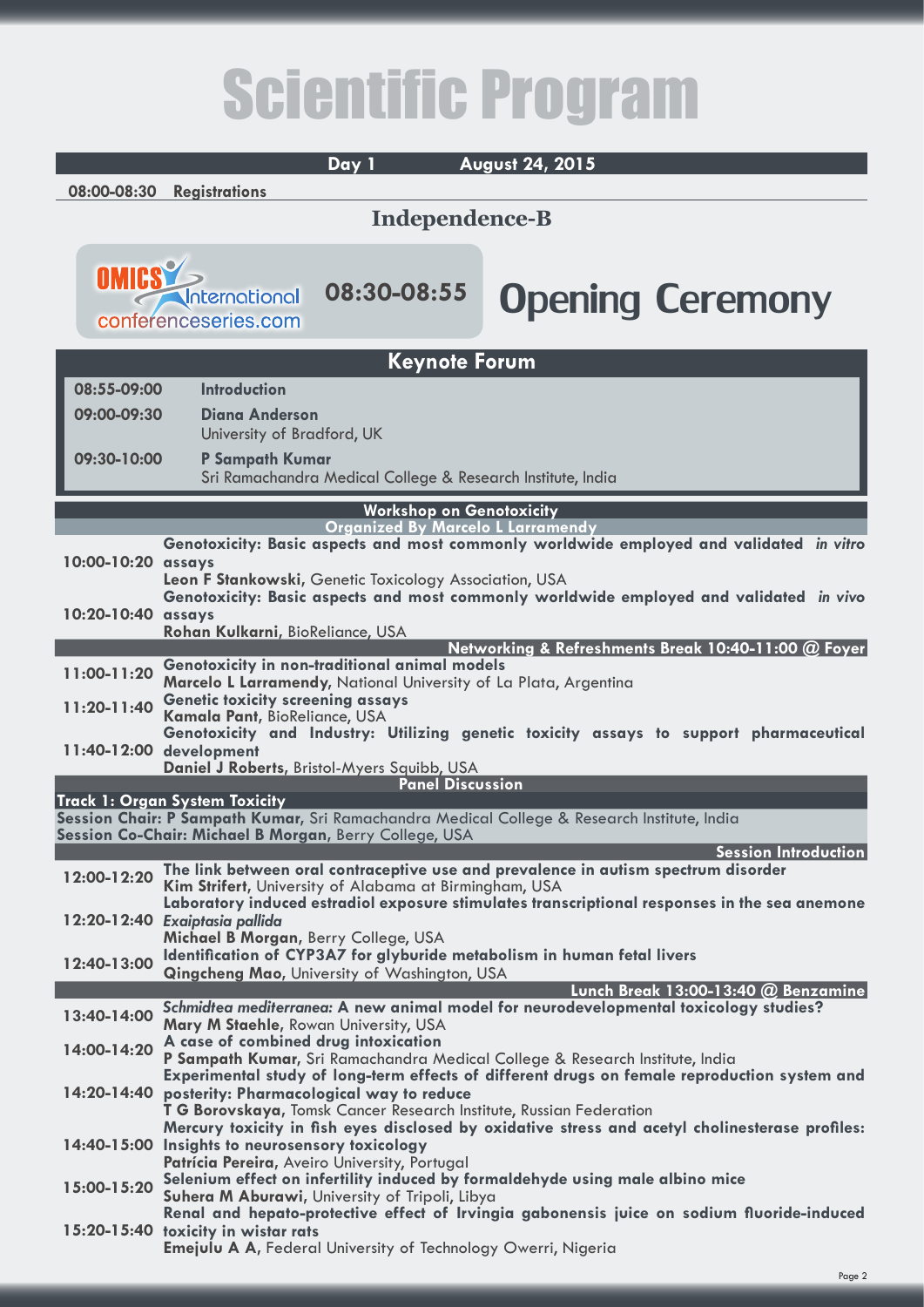|                    | <b>Panel Discussion</b>                                                                                                                                  |
|--------------------|----------------------------------------------------------------------------------------------------------------------------------------------------------|
|                    | Networking & Refreshments Break 15:40-16:00 @ Foyer<br><b>Track 2: Applied Toxicology</b>                                                                |
|                    | Session Chair: Qing Huang, Chinese Academy of Sciences, China                                                                                            |
|                    | Session Co-Chair: Kristen K Comfort, University of Dayton, USA                                                                                           |
|                    | Session Introduction                                                                                                                                     |
| 16:00-16:20        | Multi-walled carbon nanotube-induced lung inflammation and fibrosis<br>Jie Dong, National Institute for Occupational Safety and Health, USA              |
|                    | The need for nanomaterial evaluation in a physiologically relevant model: Connecting                                                                     |
|                    | 16:20-16:40 environmental variables and NM behavior to toxicological responses                                                                           |
|                    | Kristen K Comfort, University of Dayton, USA                                                                                                             |
|                    | Physicochemical transformations of ZnO nanoparticles under aging process in aquatic<br>16:40-17:00 environment and the toxicity to green algae           |
|                    | Qing Huang, Chinese Academy of Sciences, P.R. China                                                                                                      |
|                    | Comparative protective potentials of vitamins C and E against nitrocellulose thinner-induced                                                             |
|                    | 17:00-17:20 atherogenicity in male and female albino Wistar rats<br>Friday EUboh, University of Calabar, Nigeria                                         |
|                    | Serum and liver tissue hydrocarbons contents of male rats orally exposed to bonny light crude                                                            |
| 17:20-17:40 oil    |                                                                                                                                                          |
|                    | Saviour U Ufot, University of Calabar, Nigeria                                                                                                           |
| 17:40-18:00        | Pesticide residues in aquatic organisms: Fish and Frog<br>K S Tilak, Acharya Nagarjuna University, India                                                 |
|                    | <b>Panel Discussion</b>                                                                                                                                  |
|                    |                                                                                                                                                          |
|                    | August 25, 2015<br>Day 2                                                                                                                                 |
|                    | <b>Independence-B</b><br>Workshop                                                                                                                        |
|                    | <b>Natural antimutagens</b>                                                                                                                              |
| 09:00-09:30        | Marcela Rizzotto, Rosario National University, Argentina                                                                                                 |
|                    | <b>Track 3: Genetic Toxicology</b>                                                                                                                       |
|                    | Session Chair: Marcelo L Larramendy, National University of La Plata, Argentina                                                                          |
|                    | Session Co-Chair: Rutao Liu, Shandong University, China<br>Session Introduction                                                                          |
|                    | Determining genetic susceptibility to food carcinogens using Saccharomyces cerevisiae (Budding                                                           |
| 09:30-09:50 Yeast) |                                                                                                                                                          |
|                    | Michael Fasullo, State University of New York Polytechnic Institute, USA<br>Does antileishmanial glucantime® cause DNA damage by oxidative stress?       |
| 09:50-10:10        | Silma Regina Ferreira Pereira, Federal University of Maranhão, Brazil                                                                                    |
|                    | Toxicogenomic profiles in neurons of male mice following early low exposure to the six indicator                                                         |
|                    | 10:10-10:30 non-dioxin-like polychlorinated biphenyls                                                                                                    |
|                    | Arpine Ardzivian Elnar, Universite de Lorraine, France<br>Chemopreventive action of L-ascorbic acid and green tea infusions on the acute toxicity and    |
|                    | 10:30-10:50 mutagenicity of reaction mixtures nitrite-sulfonamide                                                                                        |
|                    | Marcela Rizzotto, Rosario National University, Argentina                                                                                                 |
|                    | Networking & Refreshments Break 10:50-11:10 @ Foyer                                                                                                      |
|                    | Use of exfoliated buccal and nasal cells for the detection of acute and genotoxic effects caused<br>11:10-11:30 by occupational and life-style exposures |
|                    | G Wultsch, Medical University of Vienna, Austria                                                                                                         |
| 11:30-11:50        | Mechanisms and modes of lead action on SOD inactivation in zebrafish livers                                                                              |
|                    | Rutao Liu, Shandong University, China                                                                                                                    |
|                    | Amelioration of sub-chronic acephate induced immunotoxic effects by Achyranthes aspera and<br>11:50-12:10 Phyllanthus niruri in white leghorn cockerels  |
|                    | Syamantak Mani Tripathi, Chhattisgarh Kamdhenu Vishwavidyalya, India                                                                                     |
|                    | Studies on some biochemical and genotoxic changes of organophosphorus pesticides in                                                                      |
|                    | 12:10-12:30 agricultural sprayers of Krishna district, A.P., India                                                                                       |
|                    | K S Tilak, Acharya Nagarjuna University, India<br>Lunch Break 12:30-13:10 @ Benzamine                                                                    |
|                    | Track 4: Toxicity Testing Market & Business Opportunities                                                                                                |
|                    | <b>Track 5: Environmental Toxicology</b>                                                                                                                 |
|                    | <b>Track 6: Regulatory Toxicology</b><br>Session Chair: Diana Anderson, University of Bradford, UK                                                       |
|                    | Session Co-Chair: Alenka Franko, University Medical Centre, Slovenia                                                                                     |
|                    | Session Introduction                                                                                                                                     |
|                    | The protective effect of the flavonoids on food-mutagen-induced DNA damage in peripheral                                                                 |
|                    | 13:10-13:30 blood lymphocytes from colon cancer patients                                                                                                 |

**Diana Anderson,** [University of Bradford, UK](http://toxicology.global-summit.com/speaker/2015/diana-anderson-university-of-bradford-uk-1359385771)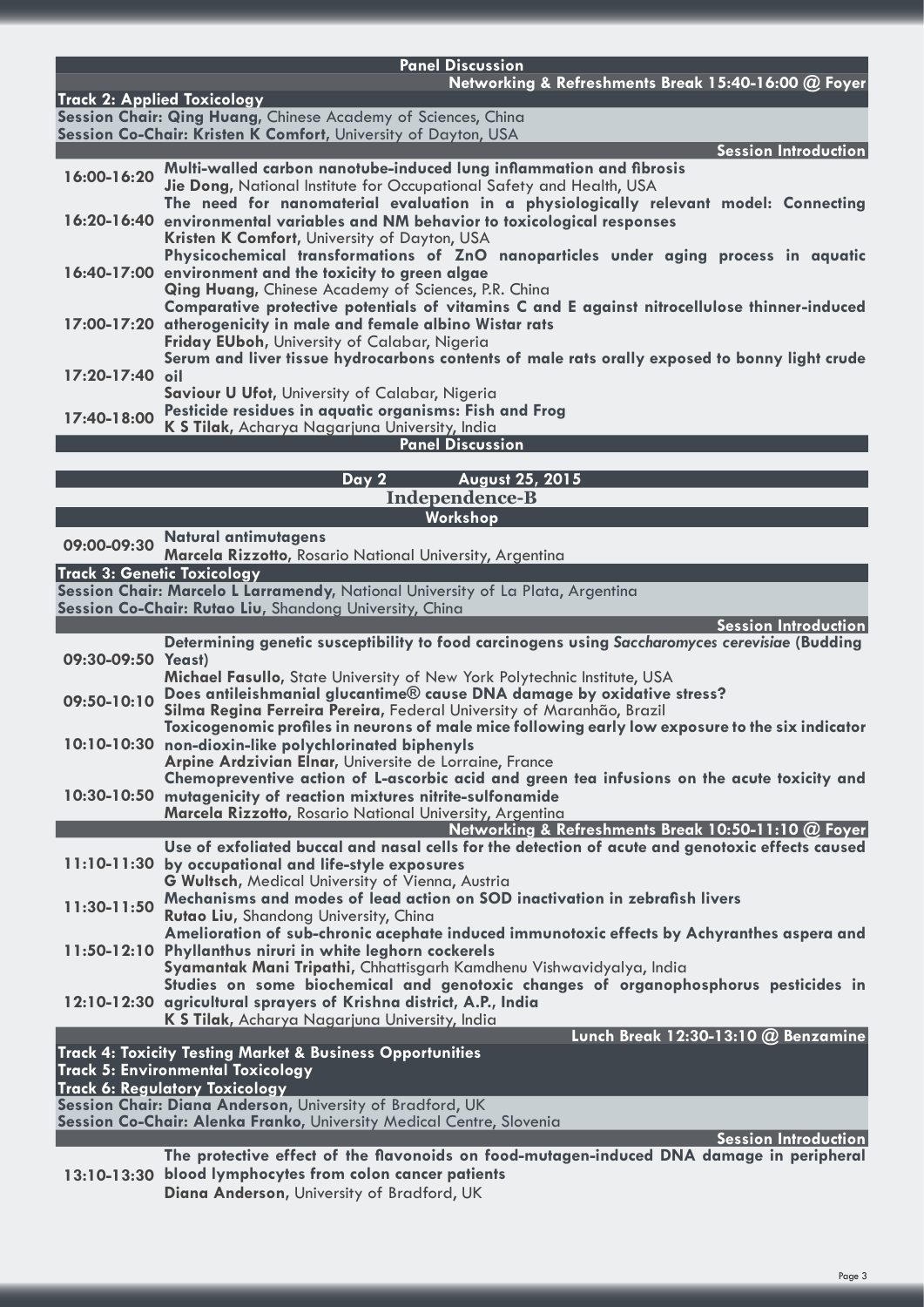|                  | Co-culture of immortalized keratinocytes and immune cells to investigate sulfur mustard toxicity<br>13:30-13:50 and potential treatments<br>F Balszuweit, Bundeswehr Institute of Pharmacology and Toxicology, Germany |
|------------------|------------------------------------------------------------------------------------------------------------------------------------------------------------------------------------------------------------------------|
|                  | Relevance of assays using mollusks and perspectives in environmental risk assessment                                                                                                                                   |
| 13:50-14:10      |                                                                                                                                                                                                                        |
|                  | Lenita de Freitas Tallarico, State University of Campinas, Brazil                                                                                                                                                      |
| 14:10-14:30      | The gene-environment interactions and asbestosis                                                                                                                                                                       |
|                  | Alenka Franko, University Medical Centre, Slovenia                                                                                                                                                                     |
|                  | Autophagy alleviates the memory impairment caused by morphine through inflammation                                                                                                                                     |
|                  | 14:30-14:50 suppression in hippocampi of C57BL/6 mice<br>Ying Peng, Sun Yat-sen University, China                                                                                                                      |
|                  | Silibinin as a potential therapeutic for sulfur mustard injuries                                                                                                                                                       |
| 14:50-15:10      | F Balszuweit, Bundeswehr Institute of Pharmacology and Toxicology, Germany                                                                                                                                             |
|                  | Environmental exposure to BDE47 is associated with the risk of diabetes: a community-based                                                                                                                             |
|                  | 15:10-15:30 case-control study and an animal experiment                                                                                                                                                                |
|                  | Shou-Lin Wang, Nanjing Medical University, P. R. China                                                                                                                                                                 |
| 15:30-15:50 rats | Monosodium glutamate-induced cerebellar toxicity: Possible role of nitric oxide in adult albino                                                                                                                        |
|                  | Heba Youssef, Port Said University, Egypt                                                                                                                                                                              |
|                  | Occurrence, removal and health risk assessment of phthalate esters: A case study of two                                                                                                                                |
|                  | 15:50-16:10 different wastewater treatment processes in Lagos and Ogun State                                                                                                                                           |
|                  | Olujimi O O, Federal University of Agriculture, Nigeria                                                                                                                                                                |
|                  |                                                                                                                                                                                                                        |
|                  | <b>Panel Discussion</b>                                                                                                                                                                                                |
|                  | Networking & Refreshments Break 16:10-16:30 @ Foyer                                                                                                                                                                    |
|                  | Poster Presentations 16:10-17:00 @ Foyer                                                                                                                                                                               |
|                  | Determination of PAHs in smoked fishes (Caranx senegallus Cuvier and Scomber scombrus)                                                                                                                                 |
| <b>GST01</b>     | sold in Benin metropolis<br>Erhunmwunse Nosakhare Osazee, University of Benin, Nigeria                                                                                                                                 |
|                  | Exposure of butchers in Nigeria to polycyclic aromatic hydrocarbons (PAHs) from burning tyres                                                                                                                          |
| GST02            | Francis Okonkwo, Plateau State University, Nigeria                                                                                                                                                                     |
|                  | Comparative effect of Costus afer stem juice and ascorbic acid on kerosene induced                                                                                                                                     |
| <b>GST03</b>     | haematotoxicity in female albino Wistar rats                                                                                                                                                                           |
|                  | Chinelo Ozojie, University of Calabar, Nigeria<br>Lambda-cyhalothrin-induced reproductive toxicity and histopathological alterations in male                                                                           |
| <b>GST04</b>     | mice                                                                                                                                                                                                                   |
|                  | Ali S Al-Sarar, King Saud University, Saudi Arabia                                                                                                                                                                     |
|                  | Haematological indices of male rats following oral exposure to a mixture of cypermethrin and                                                                                                                           |
| GST05            | dimethoate (uppercott insecticide)                                                                                                                                                                                     |
|                  | Ekwere M R, University of Calabar, Nigeria<br><b>Panel Discussion</b>                                                                                                                                                  |
|                  |                                                                                                                                                                                                                        |
|                  | Day 3<br>August 26, 2015<br><b>Independence-B</b>                                                                                                                                                                      |

| <b>Track 7: Applied Pharmacology</b><br>Track 8: Biotoxins                                                                                     |                                                                                                                                                                                                               |  |  |
|------------------------------------------------------------------------------------------------------------------------------------------------|---------------------------------------------------------------------------------------------------------------------------------------------------------------------------------------------------------------|--|--|
| Track 9: Pharmacovigilance & Toxicologists Meeting                                                                                             |                                                                                                                                                                                                               |  |  |
| Session Chair: Shailesh P Banerjee, City University of New York, USA<br>Session Co-Chair: Marketa Bebarova, Masaryk University, Czech Republic |                                                                                                                                                                                                               |  |  |
|                                                                                                                                                | Session Introduction                                                                                                                                                                                          |  |  |
| 09:00-09:20                                                                                                                                    | Modes of neuropharmacological actions of taurine and its potential therapeutic usage<br><b>Shailesh P Banerjee, City University of New York, USA</b>                                                          |  |  |
| 09:20-09:40                                                                                                                                    | Alcohol intoxication, arrhythmias and inward rectifiers<br>Marketa Bebarova, Masaryk University, Czech Republic                                                                                               |  |  |
| 09:40-10:00                                                                                                                                    | Effects of bile acid sequestration on bile acid profile and bile acid signaling in mice<br>Peizhen Janet Song, QNS Consulting, USA                                                                            |  |  |
|                                                                                                                                                | Can cancer brain metastases be treated using humanized monoclonal antibodies? A pilot<br>10:00-10:20 pharmacological study<br><b>Guilhem Bousquet, University Paris-Diderot, France</b>                       |  |  |
|                                                                                                                                                | Networking & Refreshments Break 10:20-10:40 @ Foyer                                                                                                                                                           |  |  |
|                                                                                                                                                | <b>Young Researchers Forum</b>                                                                                                                                                                                |  |  |
| 10:40-10:50                                                                                                                                    | The effects of biomass burningfrom Amazon region in human lung cells<br>Nilmara de Oliveira Alves, University of São Paulo, Brazil                                                                            |  |  |
|                                                                                                                                                | Epigenetic susceptibility of long interspersed nuclear elements-1 towards arsenic induced DNA<br>10:50-11:00 damage: A predictive biomarker<br>Somnath Paul, CSIR-Indian Institute of Chemical Biology, India |  |  |
| $11:00 - 11:10$                                                                                                                                | Recommendations to enhance reproducibility and reliability in comet assay<br><b>Baragamaarachchi R Y</b> , University of Colombo, Sri Lanka                                                                   |  |  |